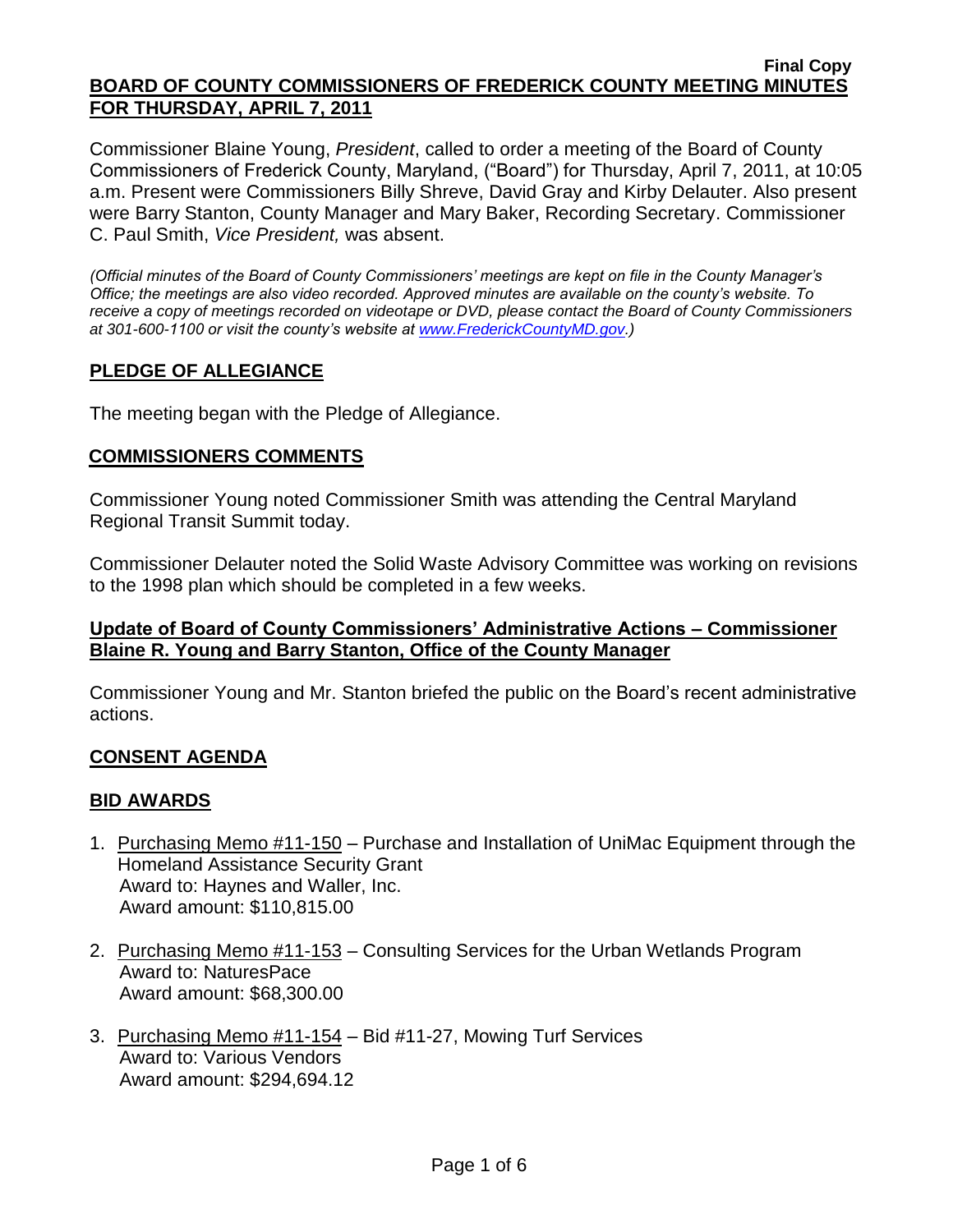## **BOARD OF EDUCATION (BOE) EXPENSE FUND AMENDMENT**

Current Expense Fund Amendment

1. #6-11

## **CHANGE ORDERS**

- 1. New Design Water Treatment Plant (Inspection/Construction Management) Contract No. 26F-W, Change Order No. 16 **and** Associated Budget Transfer - Kevin Demosky, Utilities and Solid Waste Management Division
- 2. New Design Water Treatment Plant (Inspection/Construction Management) Contract No. 26G-W, Change Order No. 17 **and** Associated Budget Transfer - Kevin Demosky, Utilities and Solid Waste Management Division

Commissioner Gray moved approval of the consent agenda as presented. Commissioner Young seconded the motion that passed 4-0 with Commissioner Smith absent.

### **WORK SESSION**

### **Fair Housing Month Proclamation**

Commissioner Shreve presented the proclamation.

Commissioner Young noted the Tax Set-off Committee was preparing a presentation to the municipalities and asked for the Board's consensus regarding tax equity and/or tax differential there was consensus for the committee to look into both options.

## **ADMINISTRATIVE BUSINESS**

### **Bid Award – Purchasing Memo #11-152, Urbana North Regional Wastewater Pumping Station Contract No. 208 AN-SW – Hal Good, Finance Division**

Mr. Good presented the proposed purchasing memo.

Commissioner Shreve moved approval of Purchasing Memo 11-152 as presented. Commissioner Gray seconded the motion that passed 4-0 with Commissioner Smith absent.

## **Municipality Billing and Collection Fee - John Kroll, Finance Division**

Mr. Kroll presented the information to abolish the billing and collection fee.

Commissioner Delauter moved to abolish the billing and collection fee as presented. Commissioner Shreve seconded the motion that passed 4-0 with Commissioner Smith absent.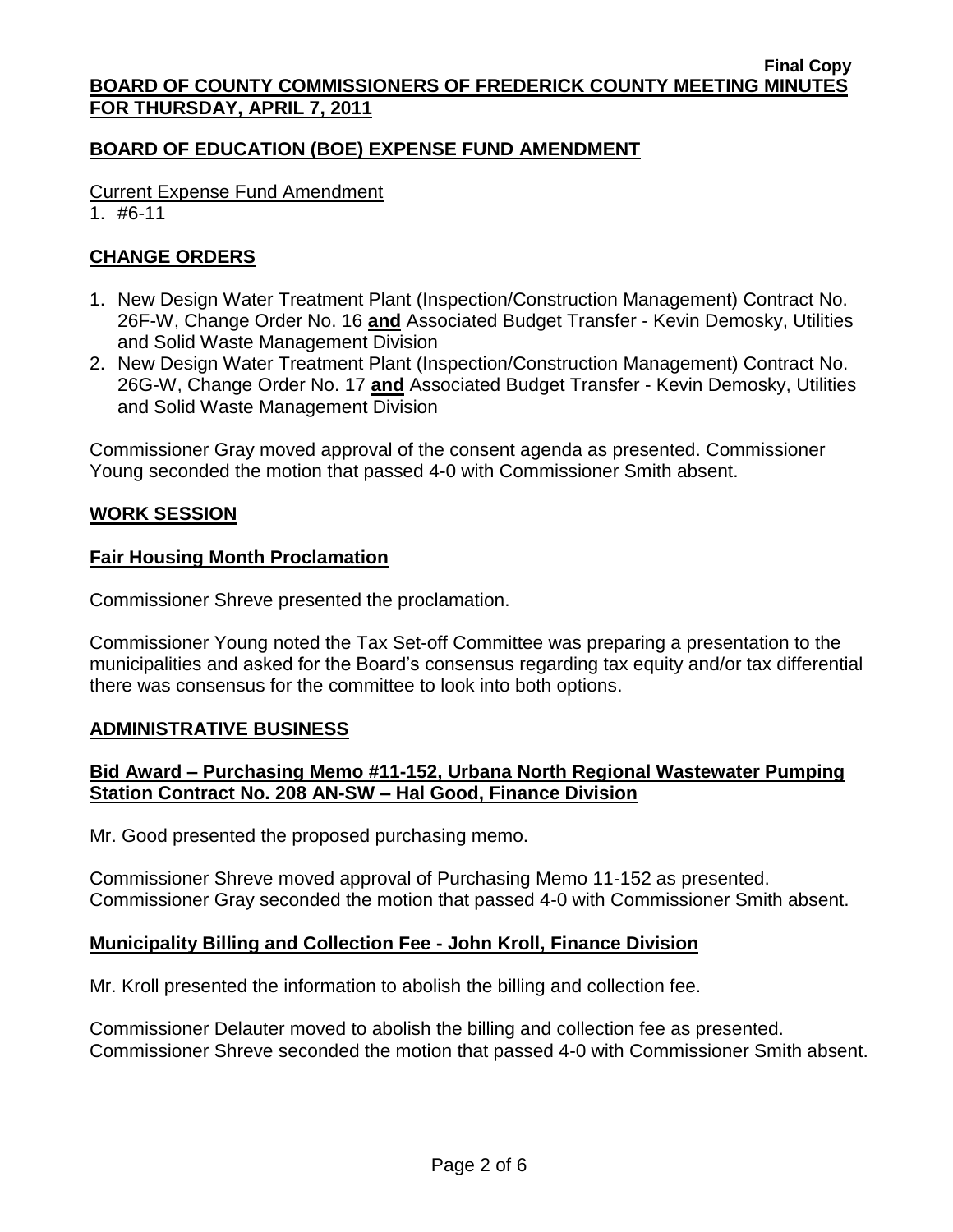## **Amendments to Performance Agreement for Clemsonville Road Construction - Tom Meunier, Public Works Division and Ron Burns, Community Development Division**

Mr. Meunier and Mr. Burns presented the proposed amendments.

Commissioner Shreve moved approval of the amendments as presented. Commissioner Delauter seconded the motion that passed 4-0 with Commissioner Smith absent.

## **Frederick County Board of County Commissioners' 2010 - 2014 Strategic Plan (FY 2011- FY 2015) Update - Barry Stanton, County Manager**

Mr. Stanton presented the 2010-2014 strategic plan outline and goals.

The Board agreed to accept public comment.

Public comment was taken from:

Bob Smariga

Commissioner Shreve moved approval of the 2010-2014 strategic plan as presented. Commissioner Delatuer seconded the motion that passed 4-0 with Commissioner Smith absent.

## **Legislative Issues - John Mathias, Office of the County Attorney and Ragen Cherney, Office of the County Manager**

Mr. Mathias and Mr. Cherney presented the legislative updates.

No action was taken by the Board.

### **COMMISSIONERS COMMENTS**

Commissioner Shreve thanked staff for their hard work.

## **PUBLIC COMMENTS (3 MINUTE PRESENTATION)**

Mayor Carroll Jones, City of Brunswick

## **QUESTIONS – PRESS**

None.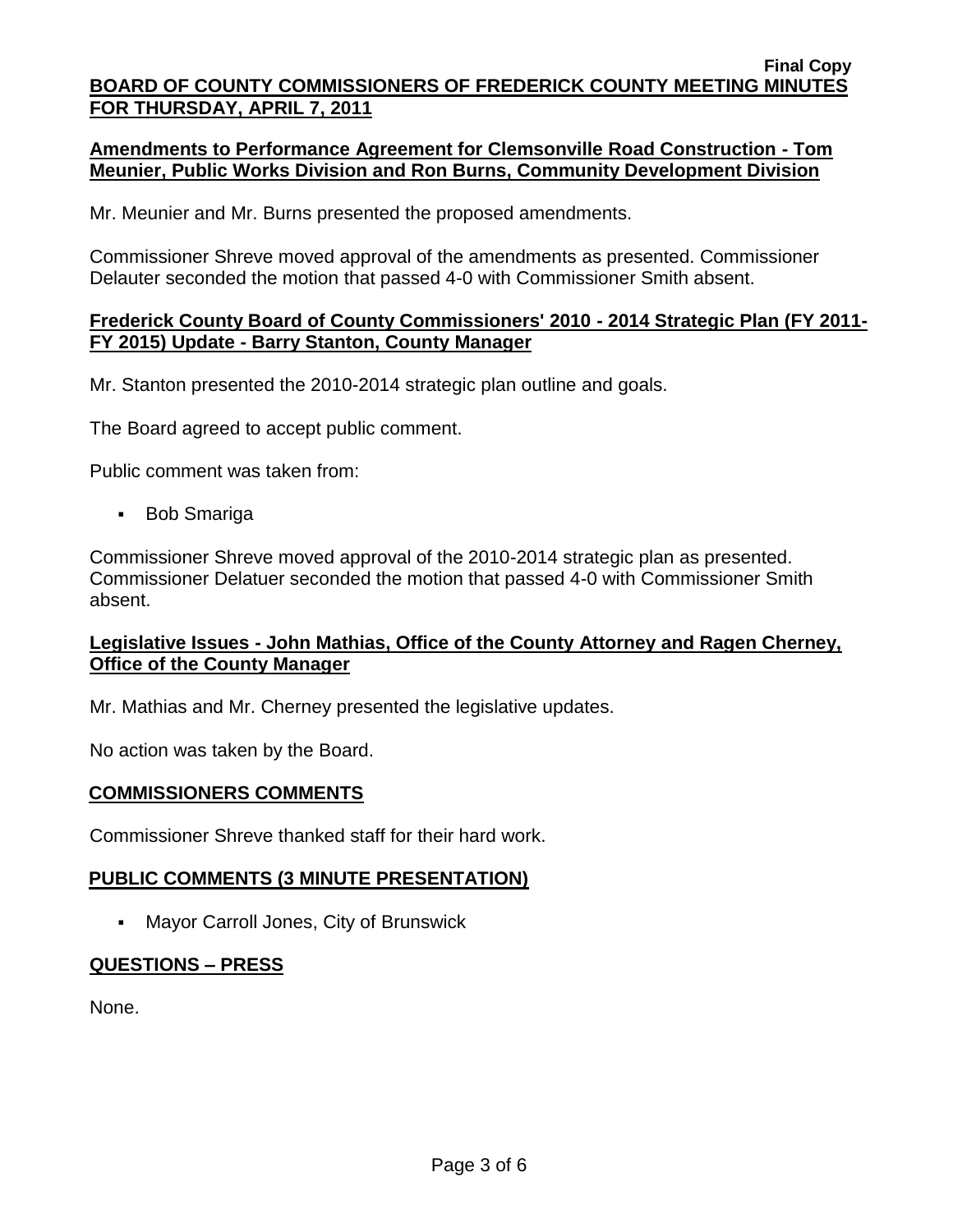#### **Final Copy BOARD OF COUNTY COMMISSIONERS OF FREDERICK COUNTY MEETING MINUTES FOR THURSDAY, APRIL 7, 2011**

## **CLOSED SESSION**

Commissioner Shreve moved to proceed into closed session in accordance with Maryland Annotated Code State Government Article § 10-508(a) (1) To discuss: (i) The appointment, employment, assignment, promotion, discipline, demotion, compensation, removal, resignation, or performance evaluation of appointees, employees, or officials over whom it has jurisdiction; or (ii) Any other personnel matter that affects one or more specific individuals. Commissioner Delauter seconded the motion that passed 4-0 with Commissioner Smith absent.

## **ADJOURN**

The meeting adjourned at 11:25 a.m.

Mary E. Baker Recording Secretary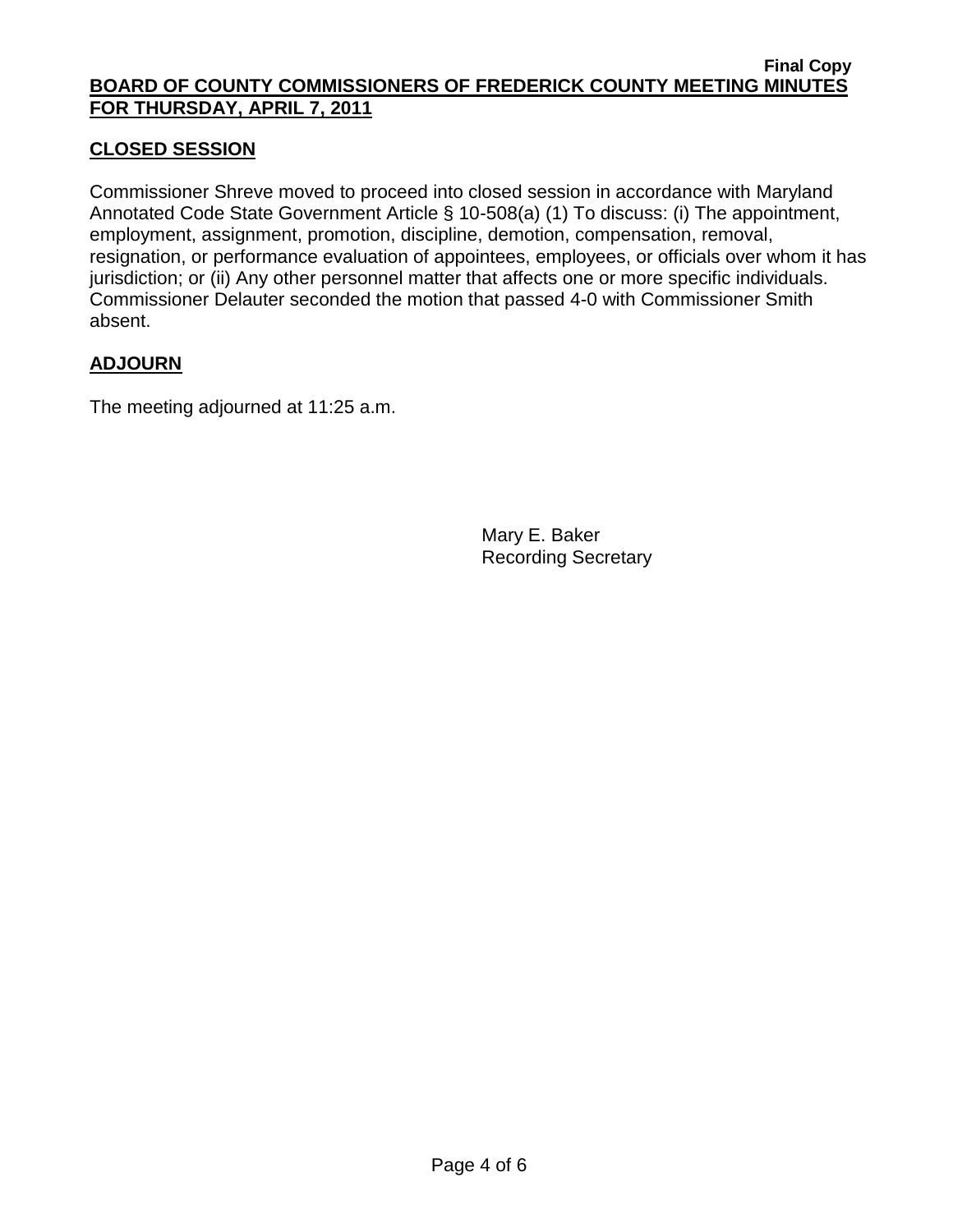## **FORM OF STATEMENT FOR CLOSING THE MEETING OF THURSDAY, APRIL 7, 2011**

# **STATUTORY AUTHORITY TO CLOSE SESSION**

# **State Government Article §10-508(a):**

(1) To discuss: (i) The appointment, employment, assignment, promotion, discipline, demotion, compensation, removal, resignation, or performance evaluation of appointees, employees, or officials over whom it has jurisdiction; or (ii) Any other personnel matter that affects one or more specific individuals.

# **Motion:**

Commissioner Shreve moved to proceed into closed session in accordance with Maryland Annotated Code State Government Article § 10-508(a) (1) To discuss: (i) The appointment, employment, assignment, promotion, discipline, demotion, compensation, removal, resignation, or performance evaluation of appointees, employees, or officials over whom it has jurisdiction; or (ii) Any other personnel matter that affects one or more specific individuals. Commissioner Delauter seconded the motion that passed 4-0 with Commissioner Smith absent.

## **Time and Location:**

12:30 p.m. – Third Floor Meeting Room, Winchester Hall

# **Topic to be Discussed:**

To discuss a structural reorganization within a part of the county government including the consideration of the employment and compensation of certain individual employees.

> Mary Baker Recording Secretary